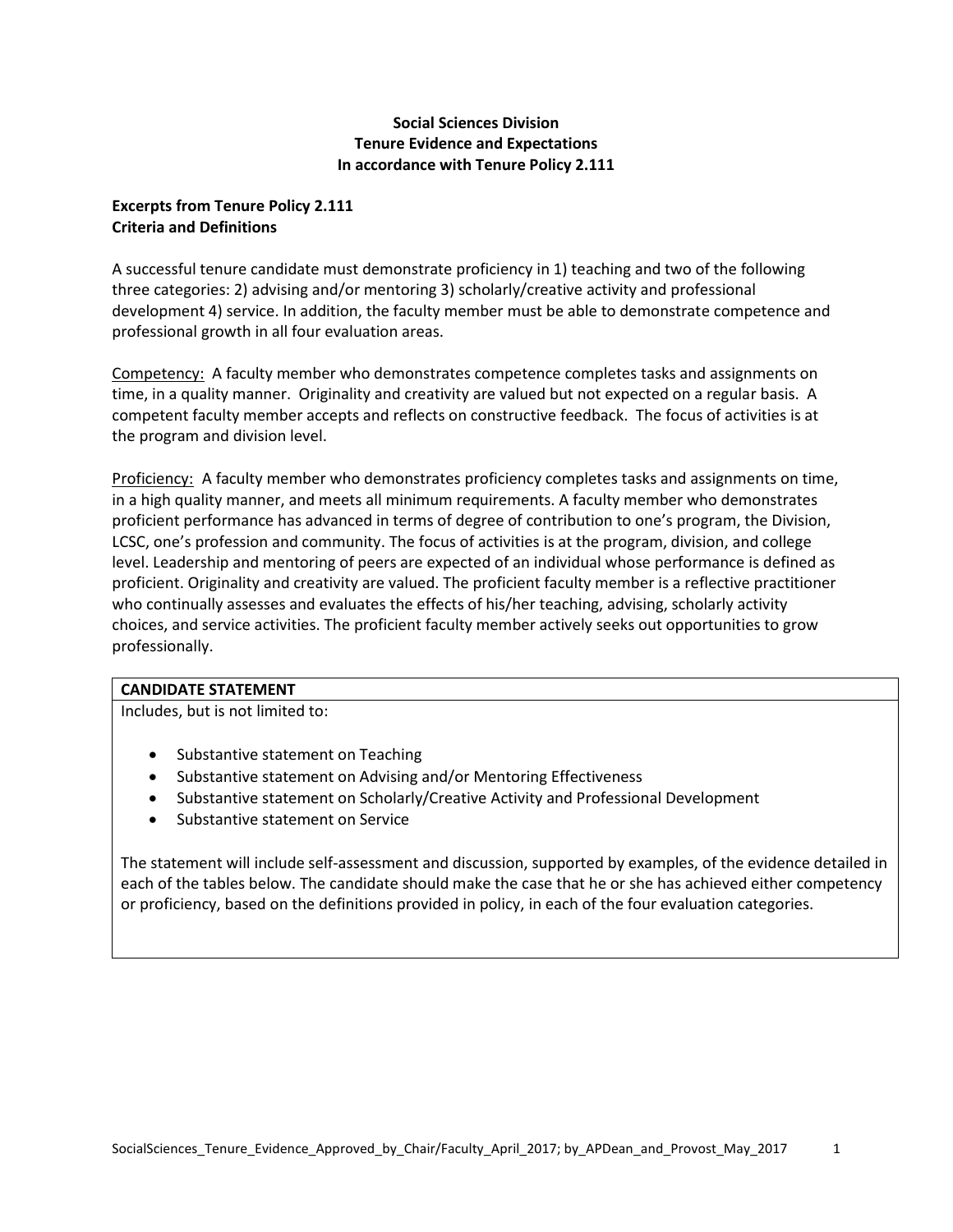Evidence Examples List:

- Applicants that complete tasks and fulfill duties as assigned at a minimum show competency. To achieve proficiency, applicants must demonstrate that they have been and in all likelihood will continue to be productive faculty members throughout their careers by consistently contributing in meaningful ways to the College and to their disciplines.
- Candidates may not count one piece of evidence in more than one category.
- In the case, where a candidate has been awarded a course release, it is the responsibility of the candidate to account for and document the outcomes resulting from the release. The outcomes should be commensurate with the release-time awarded.
- Faculty should work with their Chair and peers to identify a program of work (evidence) that is consistent with Division and College standards and, if carried out as proscribed in policy, will ultimately lead to successful attainment of tenure.

| <b>TEACHING</b> - According to policy, candidates must demonstrate proficiency in this category.                                                                       |
|------------------------------------------------------------------------------------------------------------------------------------------------------------------------|
| Candidates must maintain required licenses/certifications                                                                                                              |
| Candidate portfolios must include the following:                                                                                                                       |
| SCE's                                                                                                                                                                  |
| <b>Peer Observations</b>                                                                                                                                               |
| Self-Assessment of teaching effectiveness (in candidate statement)                                                                                                     |
| <b>Chair Observation</b>                                                                                                                                               |
| Evidence of proficiency in Teaching demonstrates an active and consistent pattern of growth and<br>contribution. It may include, but is not limited to, the following: |
| Nominations for teaching awards                                                                                                                                        |
| Receipt of teaching awards                                                                                                                                             |
| Development of new teaching materials; examples of innovative methods                                                                                                  |
| Development of new teaching modes (online, hybrid, competency-based, etc.)                                                                                             |
| Inclusion and assessment of high-impact practices (writing intensive, collaborative assignments, etc.)                                                                 |
| Self-reflection on teaching practices in one course per semester (in addition to the candidate statement)                                                              |
| Self-reflection on teaching practices in one course over multiple semesters                                                                                            |
| Supervision of students' independent studies and/or senior research projects                                                                                           |
| Examples of course materials                                                                                                                                           |
| Development of teaching materials and new activities                                                                                                                   |
| Examples of innovative materials                                                                                                                                       |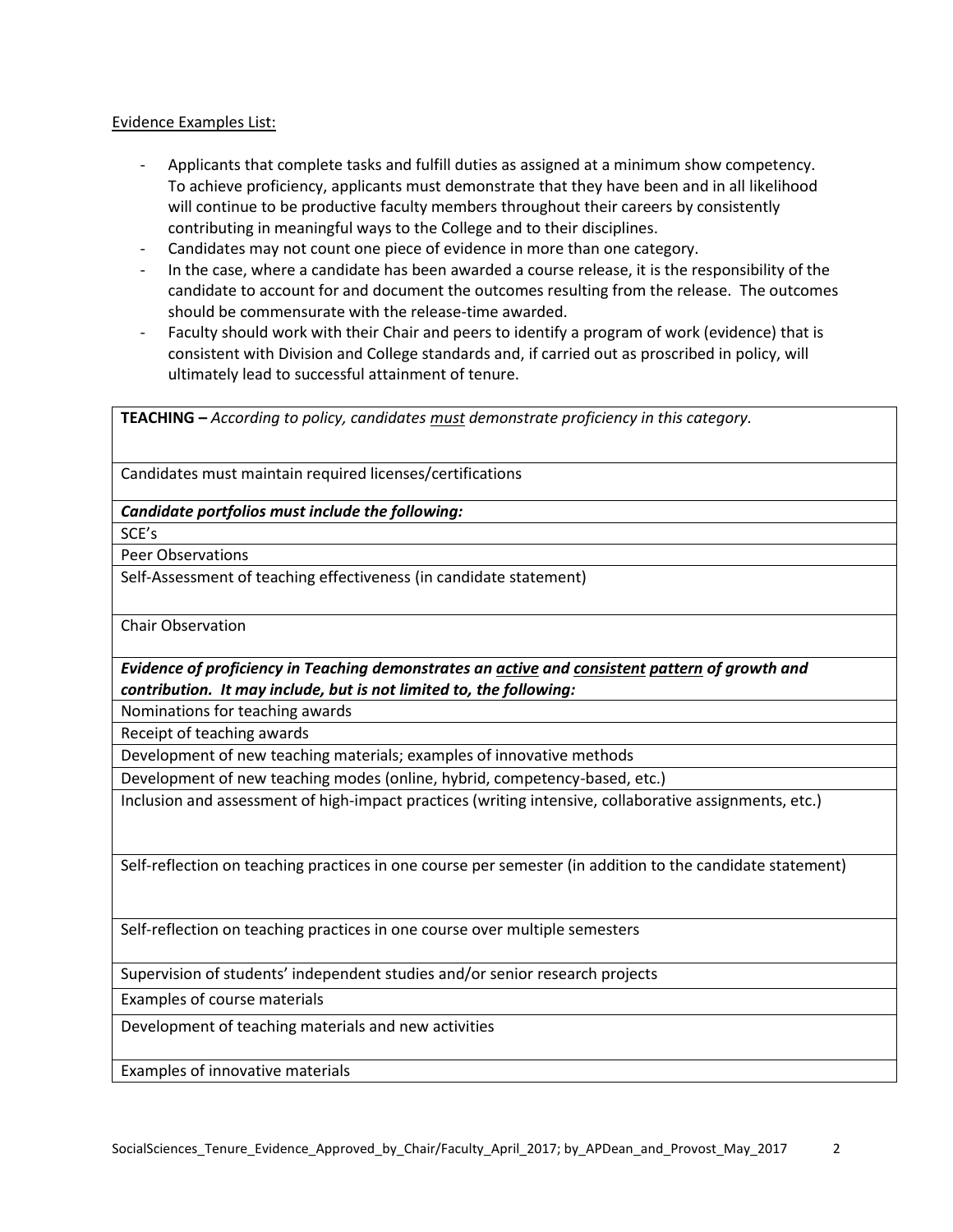**TEACHING –** *According to policy, candidates must demonstrate proficiency in this category.*

Collaborations with other faculty in development of new activities

Demonstrated effectiveness as a team member where the team approach is used

Piloting of new activities and evaluating their efficacy

Development of new courses (either new to the catalog or new to the faculty member): syllabi, proposals, outlines

Development of curricula: proposal, 4-year plans, degree plans

Other evidence related to teaching

**ADVISING and/or MENTORING**

*Candidate portfolios must include the following:*

Self-Assessment of advising and/or mentoring (in candidate statement)

*Evidence of competency in Advising and/or Mentoring will show, at a minimum, that assigned duties are completed as defined in policy. Evidence of proficiency demonstrates an active and consistent pattern of growth and contribution. They may include, but are not limited to, the following:*

List of number of advisees assigned each year (from Annual Job Description form)

Participation in college and division advising sessions (Warrior Orientation, STAR, LCSC Days at CDA, etc.)

Participation in workshops to enhance advising ability

Mentoring students in their senior seminar, proposal writing, and/or senior research activities (done out of load)

Mentoring students in their directed studies, and/or other forms of individualized study (done out of load) Maintaining advising log

Offering formal sessions/workshops on graduate schools or careers

Supervision of internship/practicum and related activities (done out of load)

Organizing speakers/workshops for students

Taking students to conferences

Mentoring other faculty members

Advising LCSC student clubs

Assisting students with accessing professional and/or post-baccalaureate educational opportunities

Other evidence related to advising and/or mentoring

## **SCHOLARSHIP**

*Candidate portfolios must include the following:*

Self-Assessment of scholarly/creative activity and professional development (in candidate statement)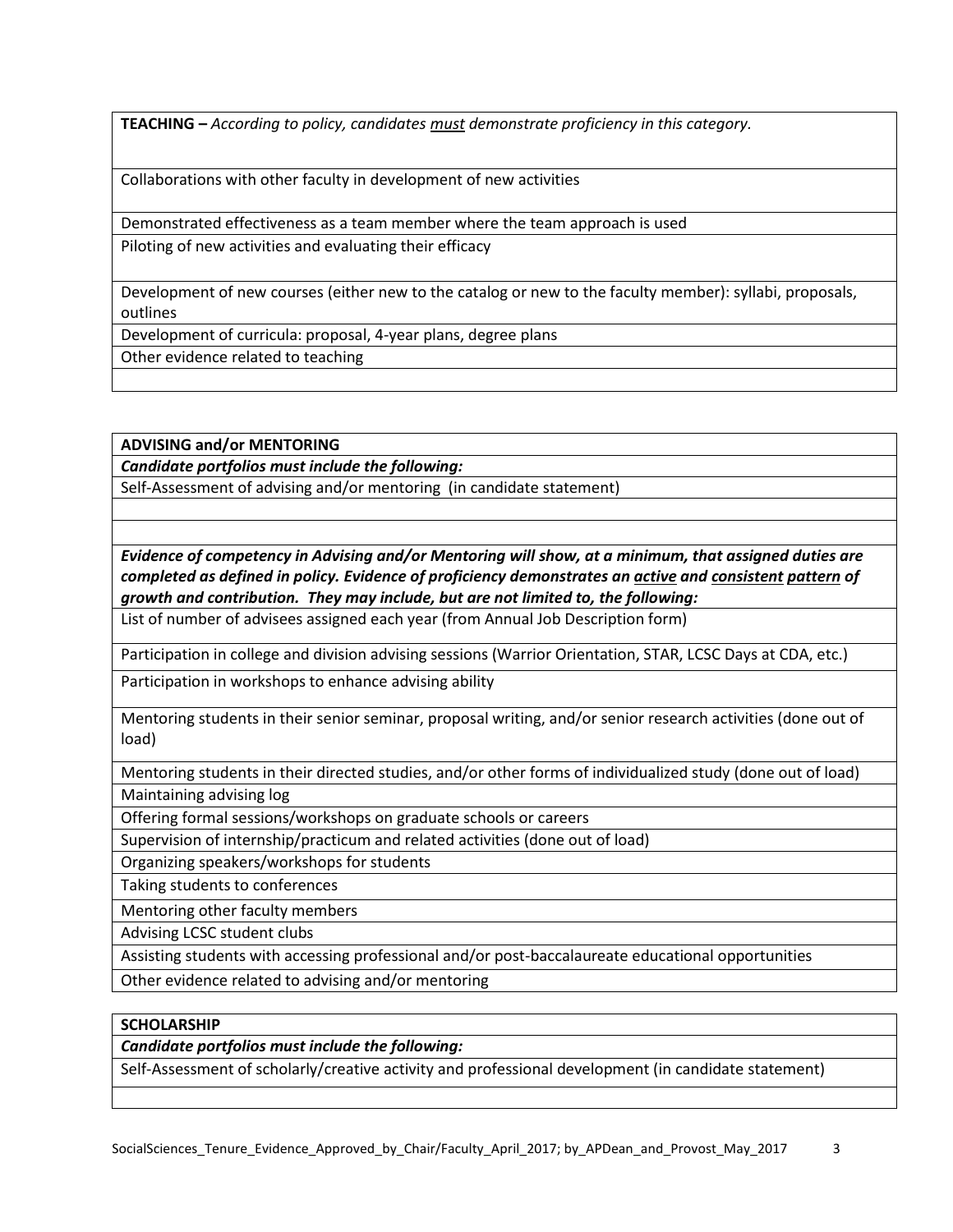**SCHOLARSHIP**

*Evidence of competency in Scholarly/Creative Activity and Professional Development will show, at a minimum, that assigned duties are completed as defined in policy. Evidence of proficiency demonstrates an active and consistent pattern of growth and contribution. They may include, but are not limited to, the following:*

Attend and present at a disciplinary/professional conference, workshop, training, seminar, etc.

Attend but not present at a disciplinary/professional conference, workshop, training, seminar, etc.

Submit material for publication and have it accepted.

Submit material for publication without it being accepted.

Submit a grant proposal and have it partially or fully funded.

Submit a grant proposal without it being approved for funding.

Service as editor of print or electronic venue for scholarly publications and/or debate (journal, electronic forum, etc.)

Material demonstrating scholarly activity that has not yet resulted in publications or presentations Other evidence related to scholarly/creative activity and professional development

#### **SERVICE**

*Candidate portfolios must include the following:*

Self-Assessment of service (in candidate statement)

*Evidence of competency in Service will show, at a minimum, that assigned duties are completed as defined in policy. Evidence of proficiency demonstrates an active and consistent pattern of growth and contribution. They may include, but are not limited to, the following:*

Service on college committees, task forces, special groups, etc.

Participation in volunteer activities that contribute to the college and/or division

Service on Faculty Senate or one of its governance committees

Service on division committees

Advising LCSC student clubs

Service on committees in professional/academic organizations

Service as an appointed or elected officer in an academic/professional association

Organizing or leading workshops, panels, or meetings in areas of professional competence